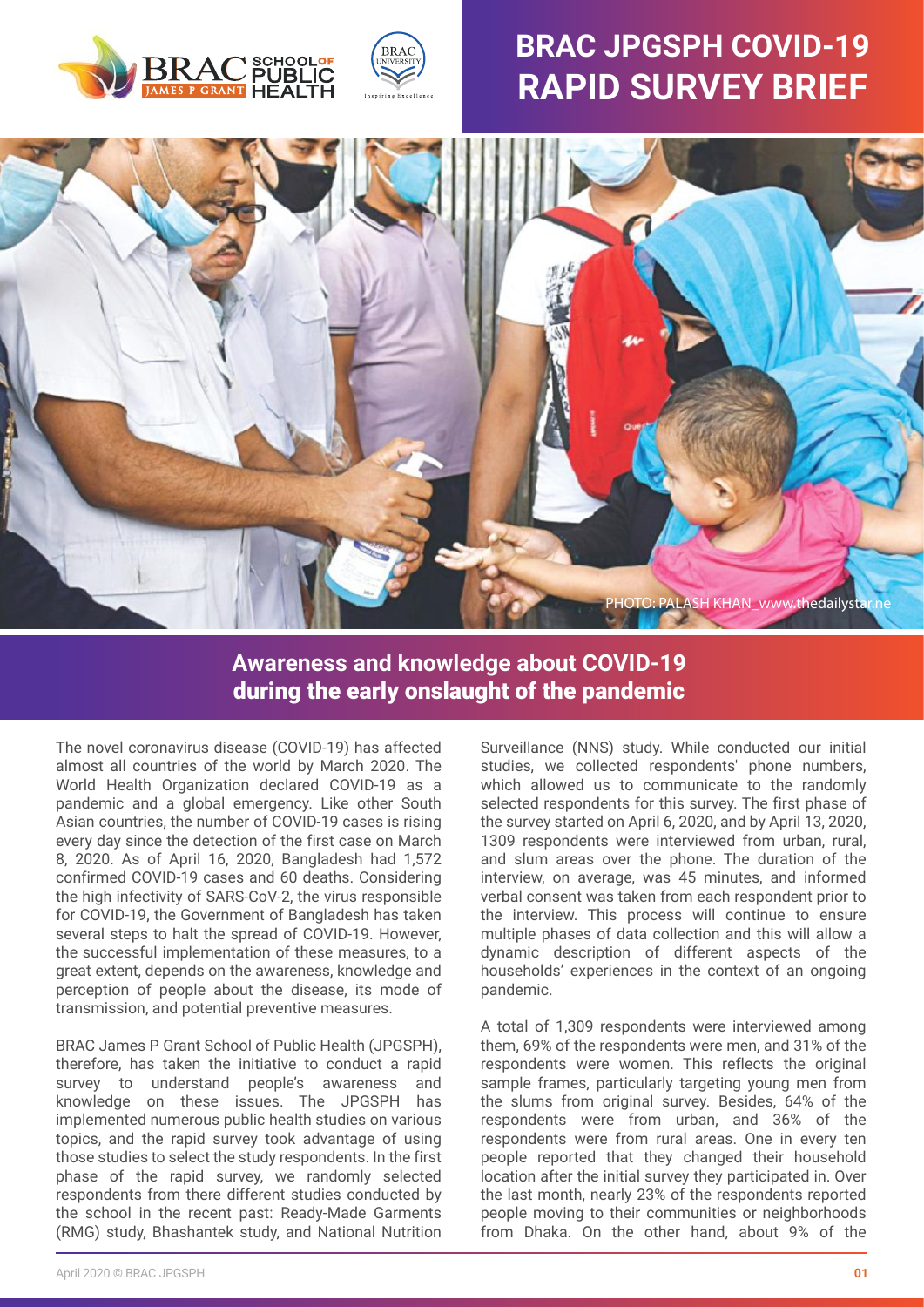respondents reported the influx of foreign immigrants in their neighborhood over the past month.

Almost all the respondents reported that they (99.6%) heard about COVID-19 or Corona virus, and more than two-thirds of them came to know about it through television (78%). However, there was a difference in the source of information between men and women. Other than television, male respondents are more likely to social media compared to female respondents and also more likely to report friends as a source of information about this pandemic. Relatives are more likely to mentioned as a source of information by women compared to men in our sample.



Though a majority of the respondents revealed that COVID-19 spreads from infected individuals to healthy individuals (82%), some of the respondents could not mention any mode of transmission of the disease (13%). Women and rural respondents were less aware of the routes of transmission of the disease than men and urban respondents. Moreover, respondents from rural areas had less knowledge about the mode of transmission of the disease than urban respondents (17% vs. 10%). Lack of knowledge about transmission of COVID-19 was more prevalent among rural men than urban men. A similar pattern was observed among women where lack of knowledge was more prevalent among rural women compared to urban women. All in all, the rural women seem to have the least knowledge about the disease. Given the COVID-19 may well spread to the rural communities in the future, awareness campaigns need to be more attentive to reach such populations who are less likely to know and be aware of the process of transmission.

In case of knowing about the COVID-19 symptoms, about 83% and 73% of the respondents stated fever and dry cough as the symptoms of COVID-19, whereas 11% of the participants did not report any symptoms. A higher proportion of urban respondents could mention common symptoms than their rural counterparts. Women were more unaware of any symptoms than men (13% as oppose to 10%). A higher proportion of rural respondents than urban did not know about the symptoms (18% vs. 7%).





The respondents generally identified the elderly, and people with asthma to be more vulnerable to COVID-19. However, the respondents also mentioned children and middle-aged people (35-60 years) to be more prone to the disease, where morbidity is lower among children. Near about 18% of the respondents had no idea about who is vulnerable to the disease. A higher proportion of women and rural respondents could not mention who were more vulnerable to COVID-19 than their male and urban counterparts respectively.

Frequently and thoroughly washing hands (74%), staying at home (61%), wearing masks while going out (40%), and maintaining at least one-meter or three-feet distance to other people (39%) were reported as the ways for successful prevention of COVID-19. While we asked about the prevention of COVID-19, other than washing hands and staying at home, a discrepancy in response pattern was observed for men and women. Men reported more about the use of masks while going outside, maintain one-meter or three-feet distance from other people. On the other hand, women reported more that covering mouth and nose with a bent elbow while coughing or sneezing can stop the disease transmission.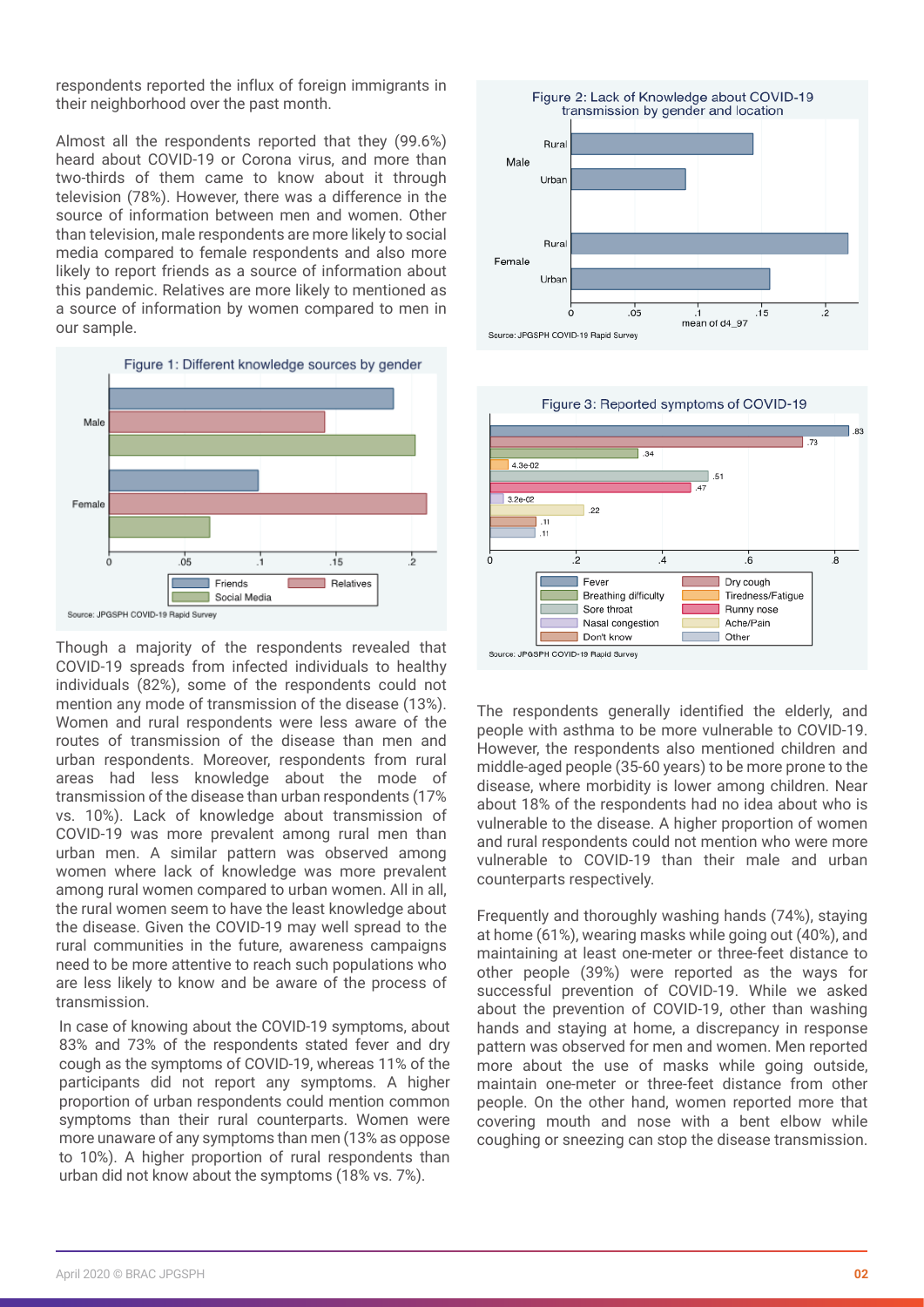

Almost all the respondents (91%) reported that their family members had no symptoms like fever, dry cough, runny nose, sore throat, and difficulty in breathing. However, a small proportion of the respondents reported that any of the family members was suffering from fever (2%) and dry cough (3%). Among those who had any of the COVID-19 related symptoms, 28% did nothing, 17% went to the pharmacy, and 10% were staying at home.

A majority of the respondents adopted handwashing practices (86%), staying at home (70%), and wearing masks while going out (56%) to prevent COVID-19. Almost all the respondents (96%) stated that they used water and soap to wash their hands. About 49% of the respondents reported that they wash their hands for 20 seconds.

Nine out of ten respondents reported that they could properly wash their hands. Among those who could not, the proportion of men was more than women. A higher proportion of rural men compared to urban reported that they could not wash their hands properly. A similar pattern was observed for women.



When asked about the reasons for not washing hands properly, a lack of knowledge about proper handwashing (44%) was reported as the primary cause. Some of the respondents also reported that they could not afford to buy soap to wash their hands. More than half of the respondents reported that other families and households were also washing their hands properly.

A majority of the respondents (60%) reported that they were able to maintain social isolation by staying home. However, about 40% of respondents stated that they could not stay home. More men than women reported that they could not stay at home to avoid the infection (14% as oppose to 5%). While we segregated our data according to gender and location, we found that a higher proportion of rural men were unable to stay at home compared to urban men. On the other hand, an opposite scenario was observed in case of women. Most of the respondents reported frequent shopping as the primary reason for not being able to stay at home.



Some respondents reported that they shared their kitchens (20.4%), bathroom/toilet facilities (29.8%), and water sources (39.9%) with people from other families or houses.

More than half the respondents did not know (60%) the national hotline numbers for help related to COVID-19. Among them, the proportion of women was more than men. Most of the respondents cited 333 as the hotline line number for help related to COVID-19.

There are important policy implications based on our understanding of the disease related awareness and knowledge of the respondents.

- There are discrepancies among different types of respondents in terms of knowledge of the disease, particularly its mode of transmission. Rural women particularly lack knowledge. Similar groups should be identified and addressed in any knowledge campaigns.
- Different groups of people rely on different sources. TV seems to be the only common and widely used medium, hence, it should continue to play its parts in